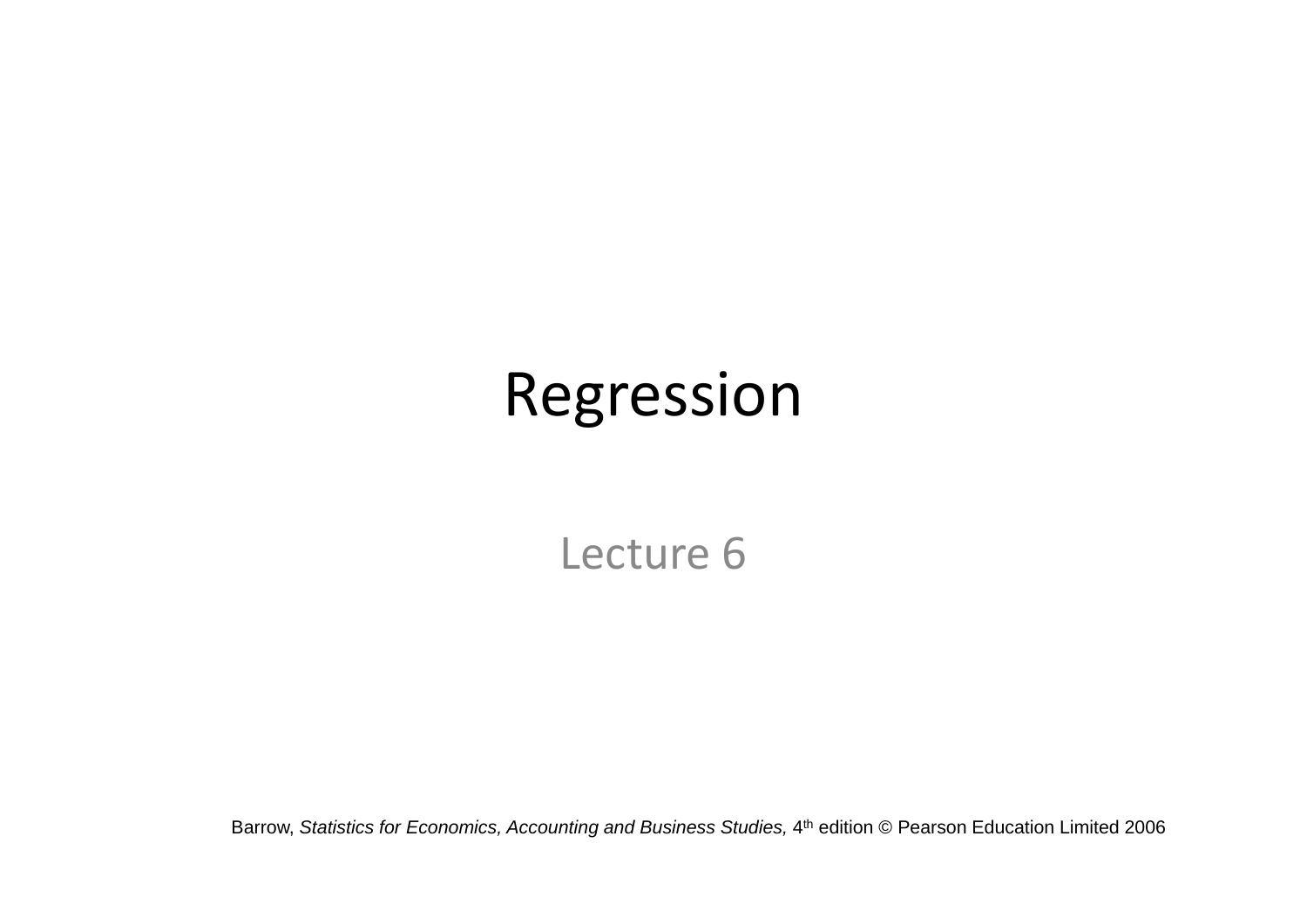#### Regression

- We now assert that *X* causes *Y*, i.e. the growth rate influences the birth rate (not vice versa)
- Regression analysis determines the effect of *X* upon *Y*
- Regression analysis also allows several explanatory variables to influence *Y*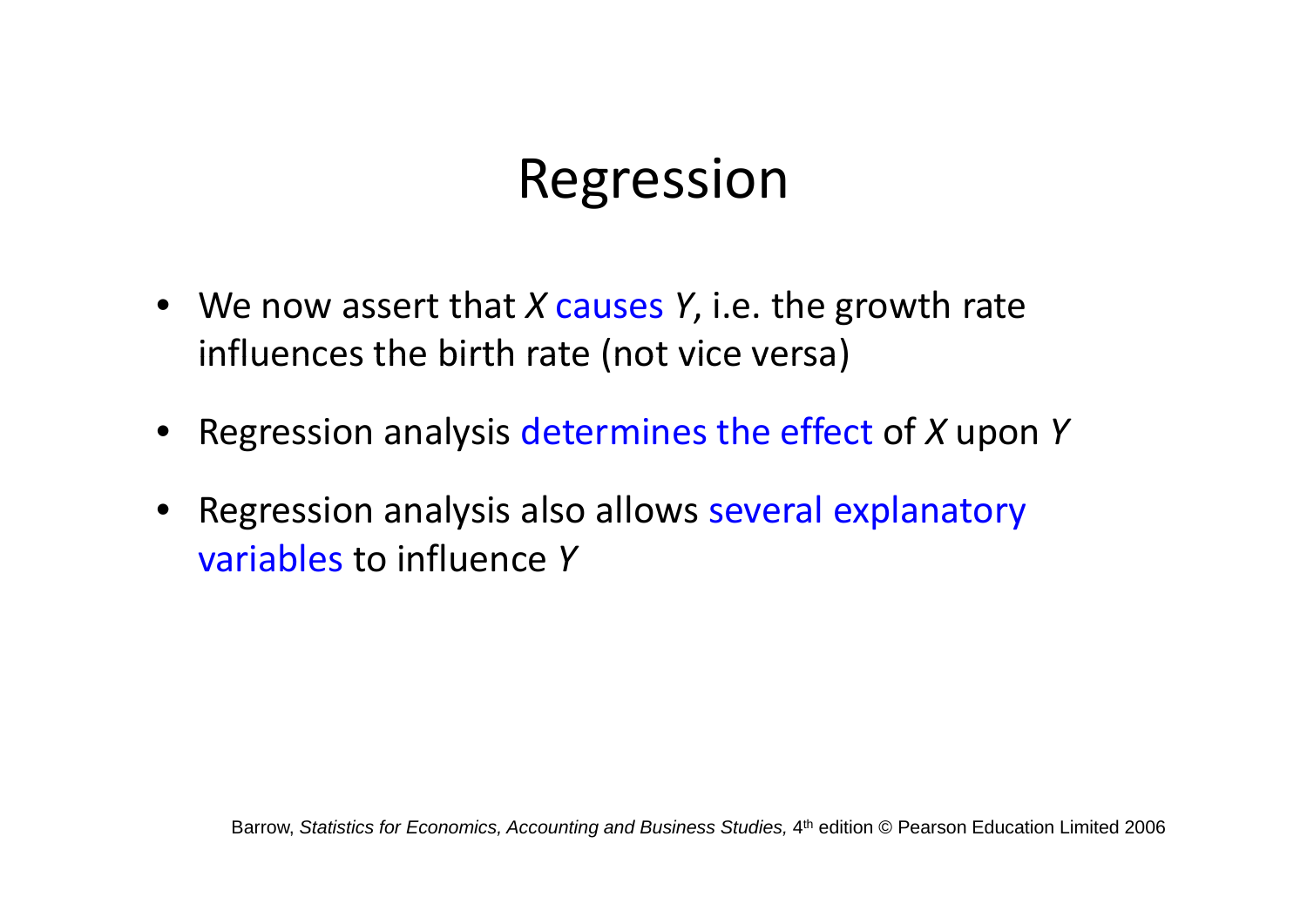# Terminology

- Regression equation: Y=*a*<sup>+</sup>*b*X+e
- •Dependent variable is the variable we are trying to explain, Y
- We assert that Y is caused by the independent variable, X
- • The model Y=*a*<sup>+</sup>*b*X+e suggests that X affects Y in <sup>a</sup> linear way, with an intercept of value *<sup>a</sup>*, and slope *b*
- e is an error term, we can't predict Y perfectly just from knowing X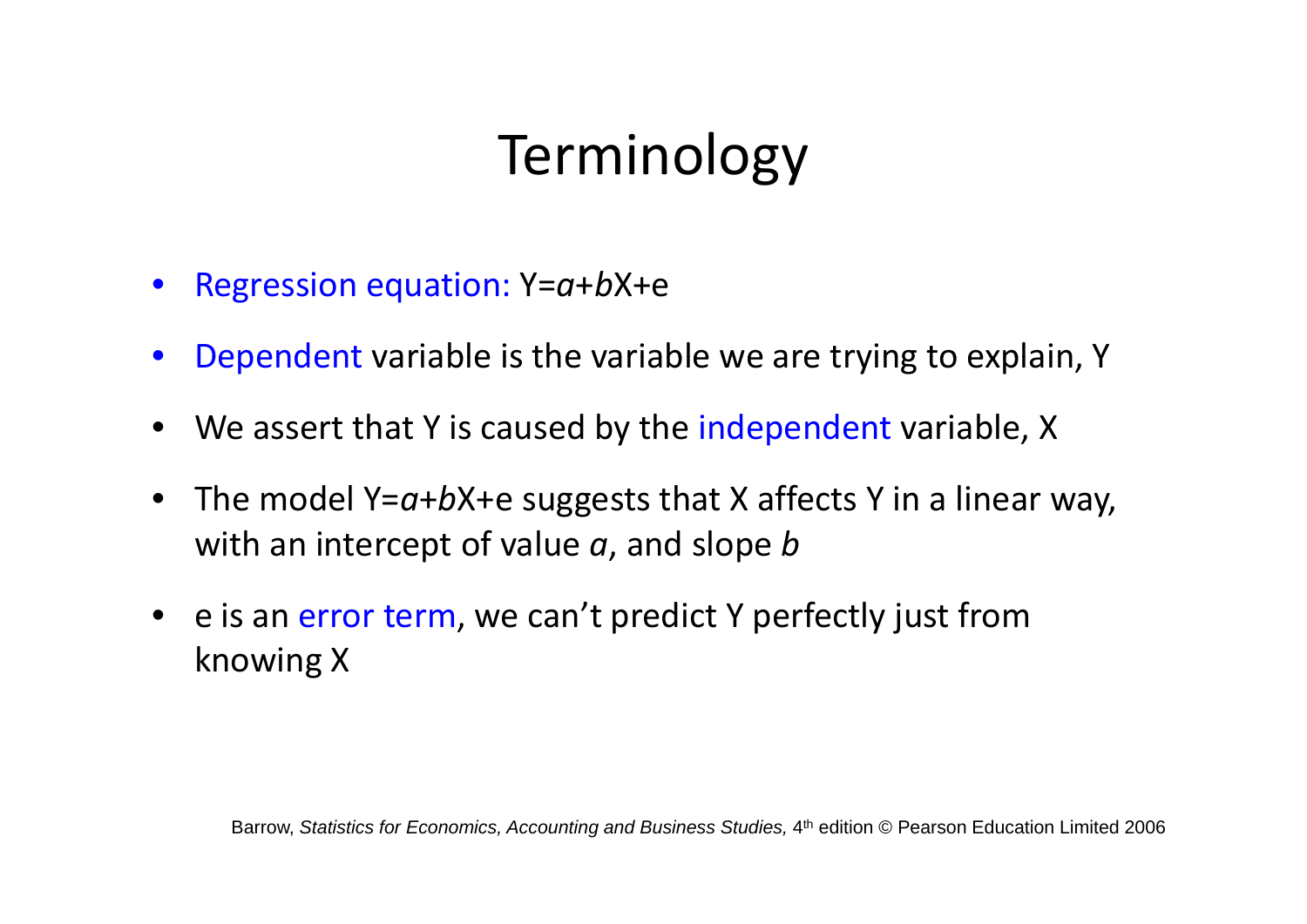#### Some Notation

- *a* and *b* are the true population parameters of the relationship
- We estimate them with

$$
\hat{y} = \hat{a} + \hat{b}X
$$

•  $\hat{y}$  will be our *estimate* of y. The difference between them is e, the error term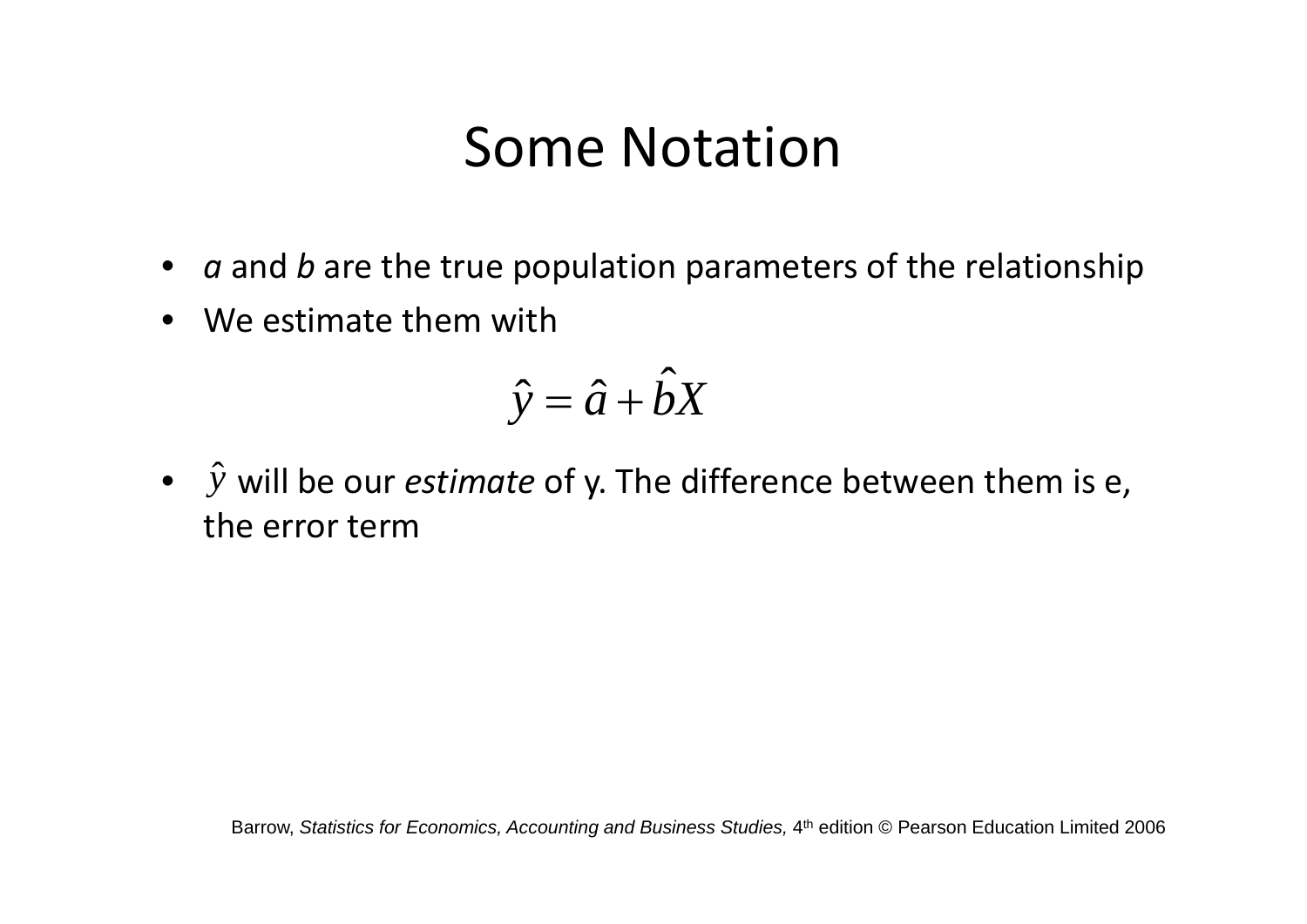#### Regression Line: the Line of "Best Fit"



Barrow, *Statistics for Economics, Accounting and Business Studies, 4<sup>th</sup> edition © Pearson Education Limited 2006*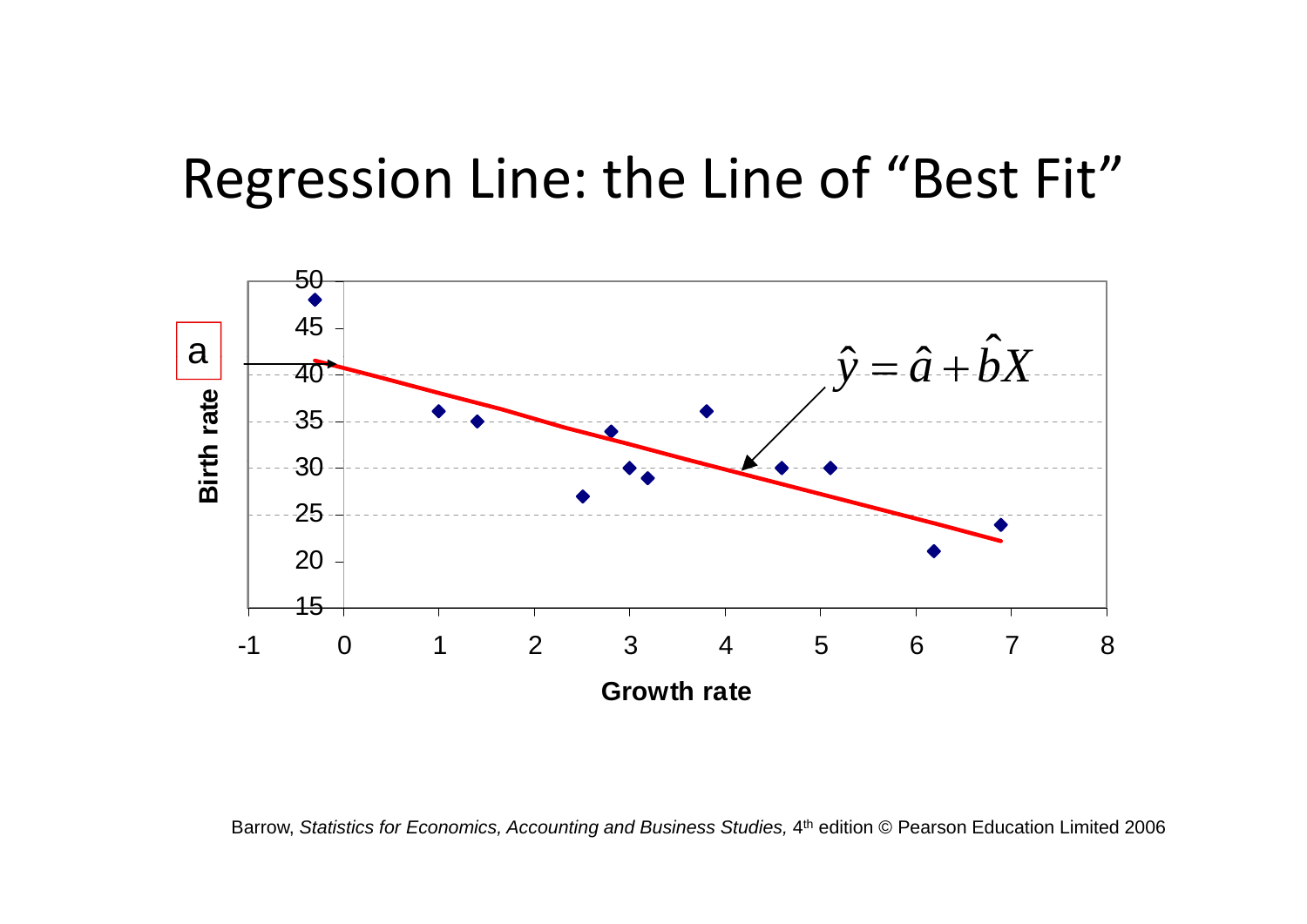#### How to Obtain the Regression Line

- Minimise the sum of squared errors, ESS  $\Sigma e^{2}$
- $\bullet$  $\bullet$  The error is the vertical distancebetween an observation and the regression line

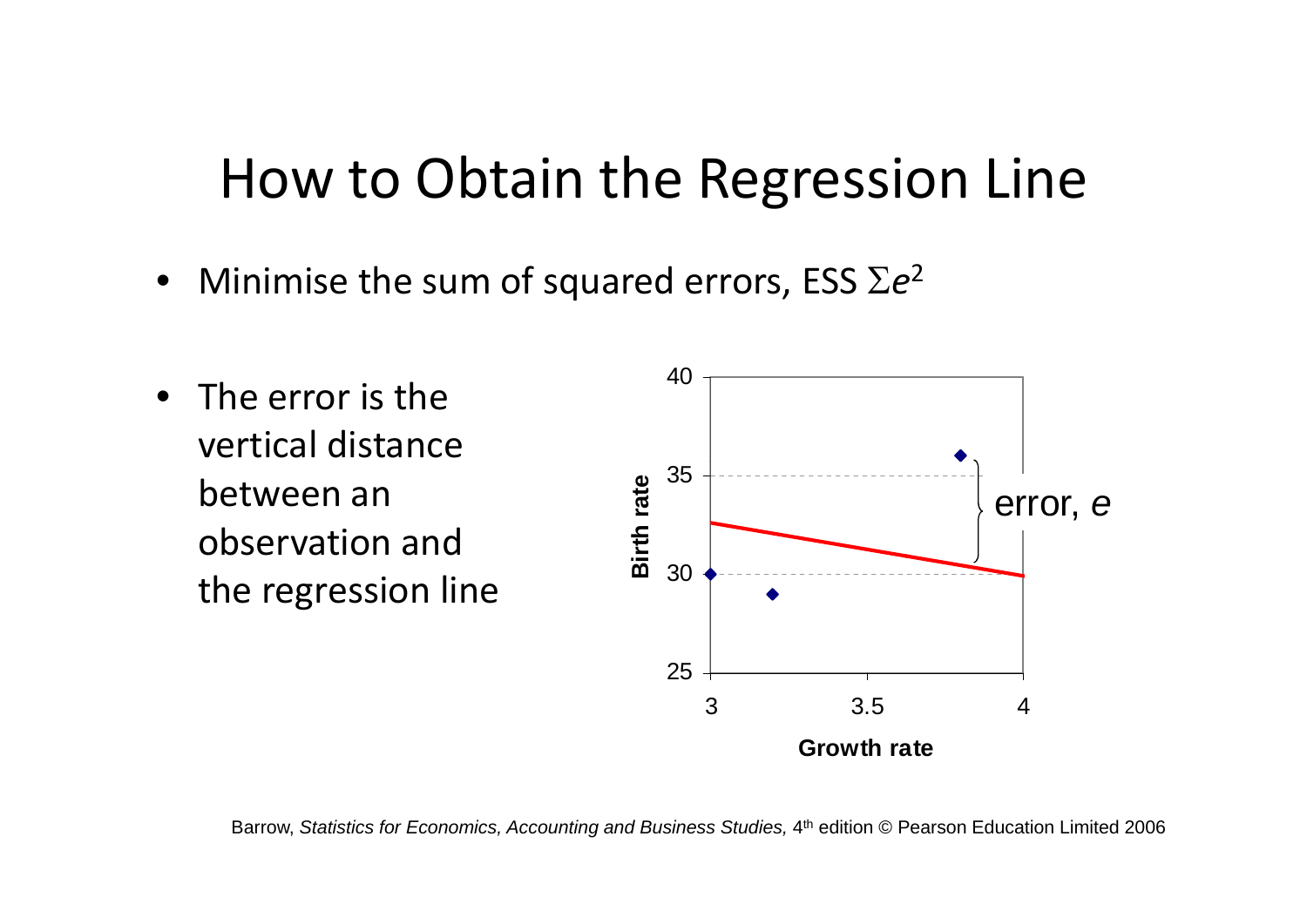#### Regression Formulae

• Slope

$$
\hat{b} = \frac{\sum (X - \overline{X})(Y - \overline{Y})}{\sum (X - \overline{X})^2} = \frac{n \sum XY - \sum X \sum Y}{n \sum X^2 - (\sum X)^2}
$$

• Intercept

$$
\hat{a} = \overline{Y} - \hat{b}\overline{X}
$$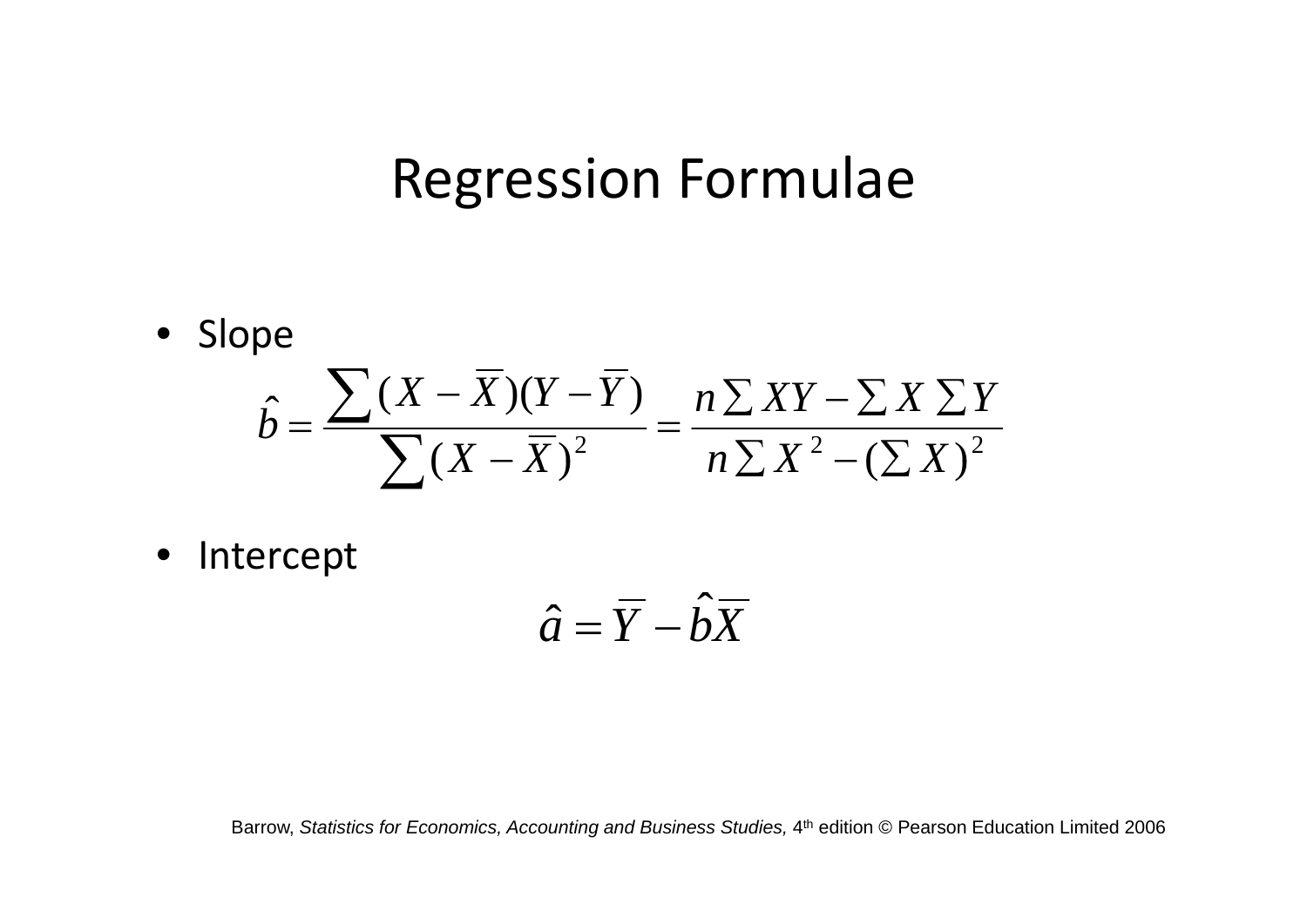#### Regression of Birth Rate on Growth Rate

| <b>Country</b>     | <b>Birth rate</b> | <b>GNP</b> growth |        |          |         |  |
|--------------------|-------------------|-------------------|--------|----------|---------|--|
|                    | Y                 | X                 | $Y^2$  | $\chi^2$ | XY      |  |
| <b>Brazil</b>      | 30                | 5.1               | 900    | 26.01    | 153.0   |  |
| Colombia           | 29                | 3.2               | 841    | 10.24    | 92.8    |  |
| Costa Rica         | 30                | 3.0               | 900    | 9.00     | 90.0    |  |
| India              | 35                | 1.4               | 1,225  | 1.96     | 49.0    |  |
| <b>Mexico</b>      | 36                | 3.8               | 1,296  | 14.44    | 136.8   |  |
| Peru               | 36                | 1.0               | 1,296  | 1.00     | 36.0    |  |
| <b>Philippines</b> | 34                | 2.8               | 1,156  | 7.84     | 95.2    |  |
| Senegal            | 48                | $-0.3$            | 2,304  | 0.09     | $-14.4$ |  |
| South Korea        | 24                | 6.9               | 576    | 47.61    | 165.6   |  |
| Sri Lanka          | 27                | 2.5               | 729    | 6.25     | 67.5    |  |
| Taiwan             | 21                | 6.2               | 441    | 38.44    | 130.2   |  |
| <b>Thailand</b>    | 30                | 4.6               | 900    | 21.16    | 138.0   |  |
| Total              | 380               | 40.2              | 12,564 | 184.04   | 1,139.7 |  |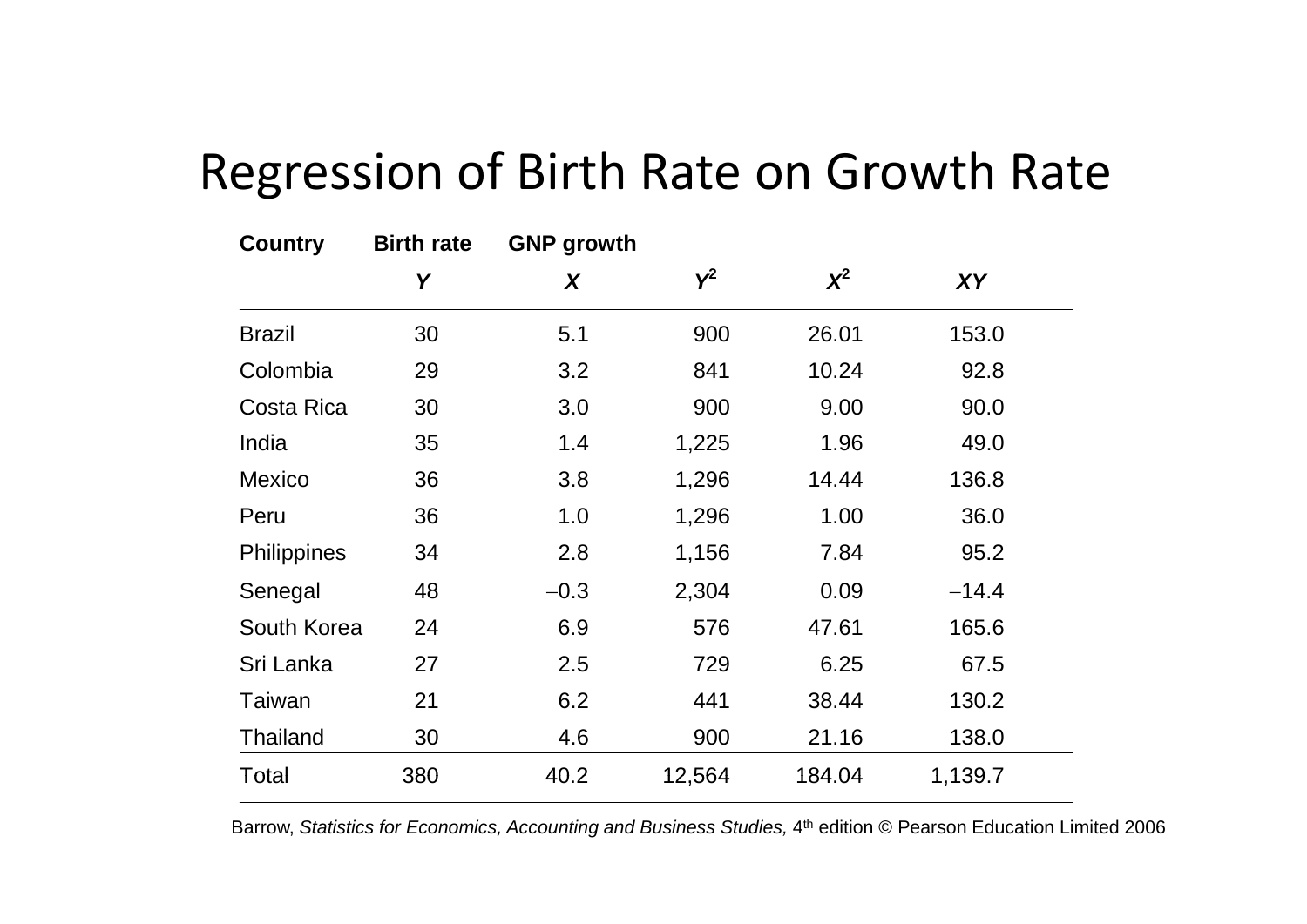#### Calculation of Regression Coefficients

 $\bullet$ Slope

$$
\hat{b} = \frac{12 \times 1,139.70 - 40.2 \times 380}{12 \times 184.04 - 40.2^2} = -2.700
$$

 $\bullet$ Intercept

$$
\hat{a} = \frac{380}{12} - (-2.700) \times \frac{40.2}{12} = 40.711
$$

•  $Y_i = 40.71 - 2.70X_i + e_i$  $\hat{Y}_i = 40.71 - 2.70X_i$  $\alpha = 40.71 -$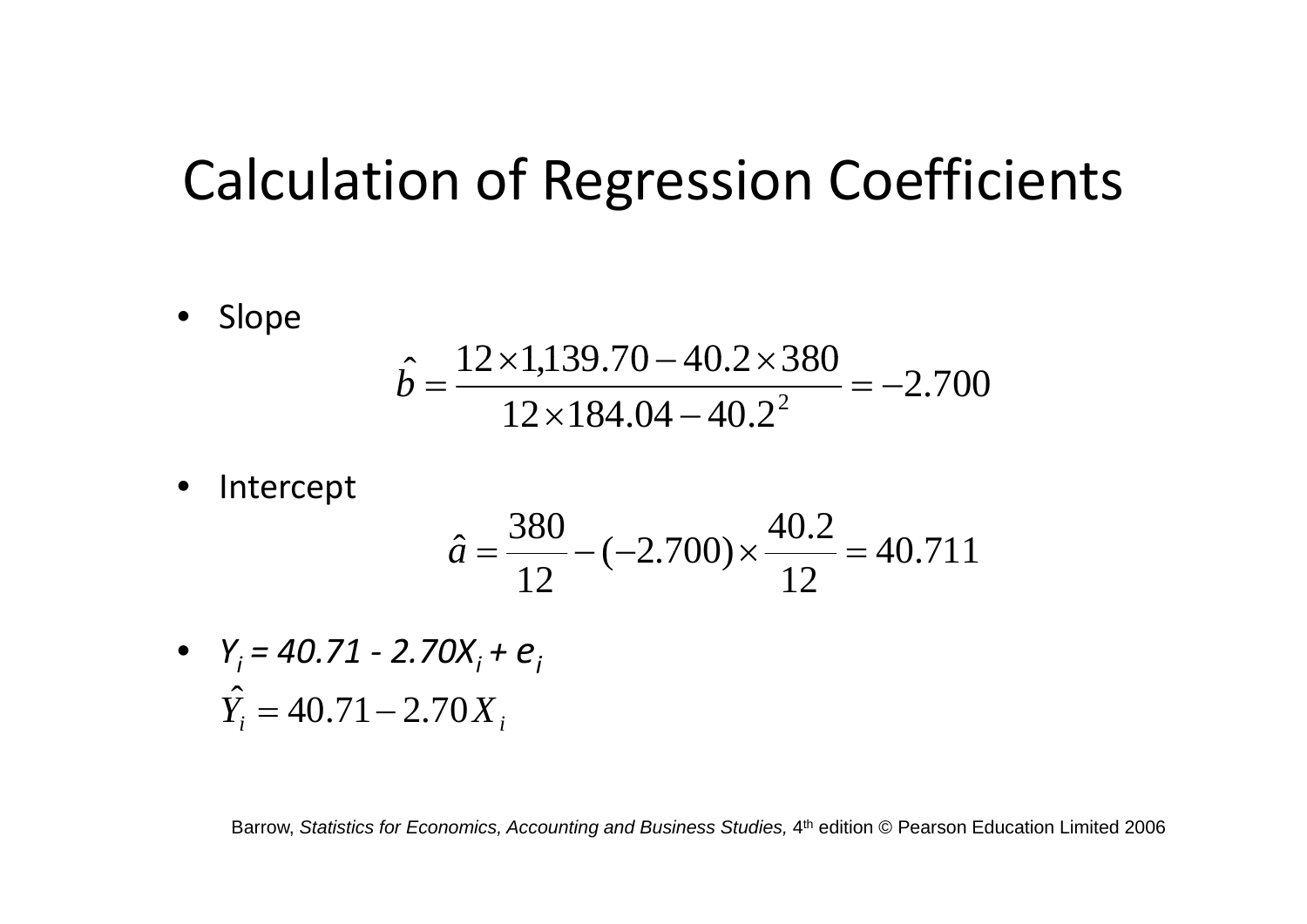#### Interpretation of the Coefficients

$$
\hat{Y}_i = 40.71 - 2.70X_i
$$

- *a* is the intercept ‐ when growth is zero, birth rate is predicted to be 40.71
- *b* is the slope ‐ an extra 1 percentage point in the growth rate leads to <sup>a</sup> *fall* in the birth rate of 2.70 births per thousand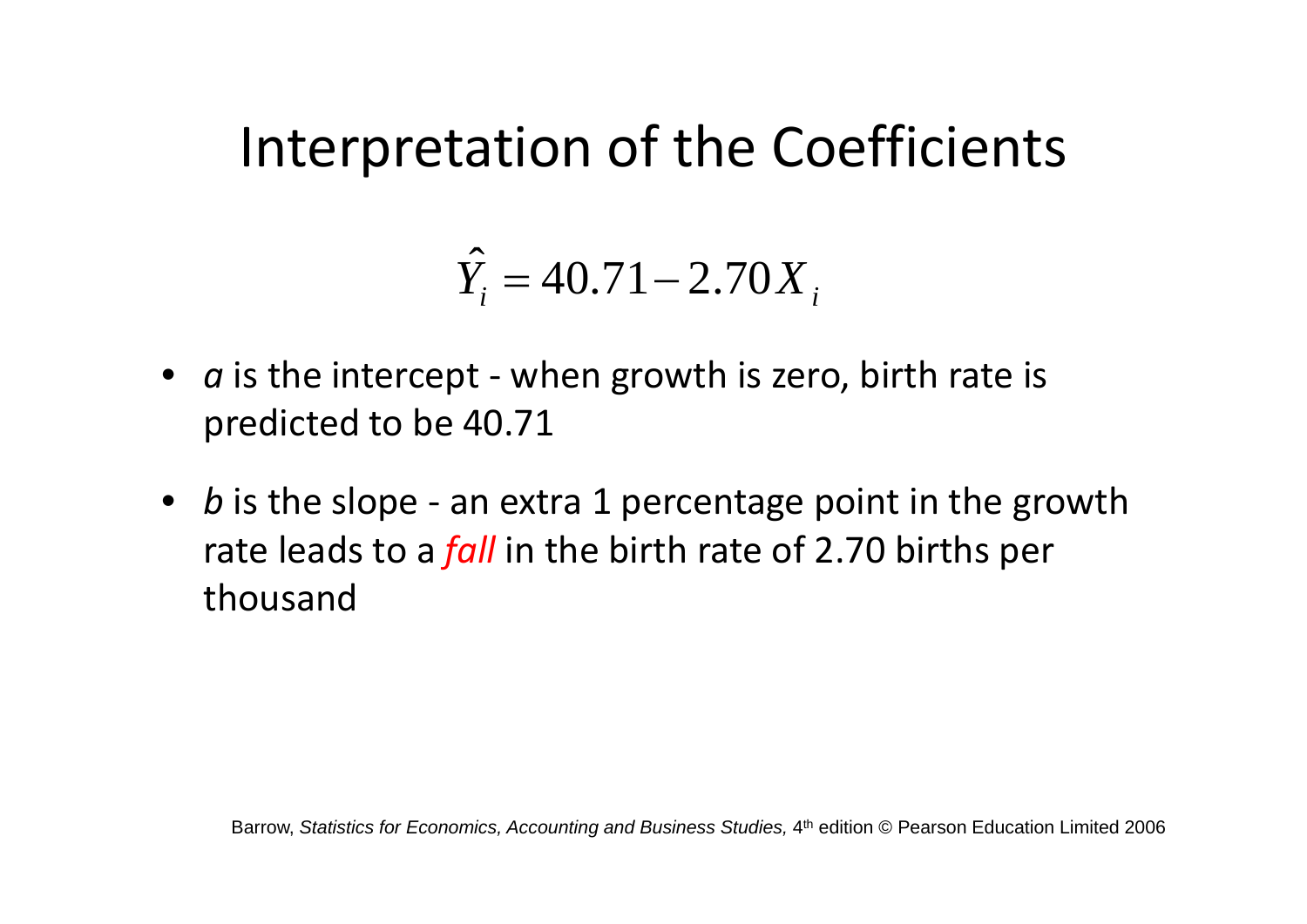#### Prediction

- $\bullet$ The regression line may be used for prediction
- To predict the birth rate for <sup>a</sup> country growing at 3% p.a. we insert this value into the regression equation

$$
\hat{Y} = 40.71 - 2.7 \times 3 = 32.6
$$

• The predicted birth rate is 32.6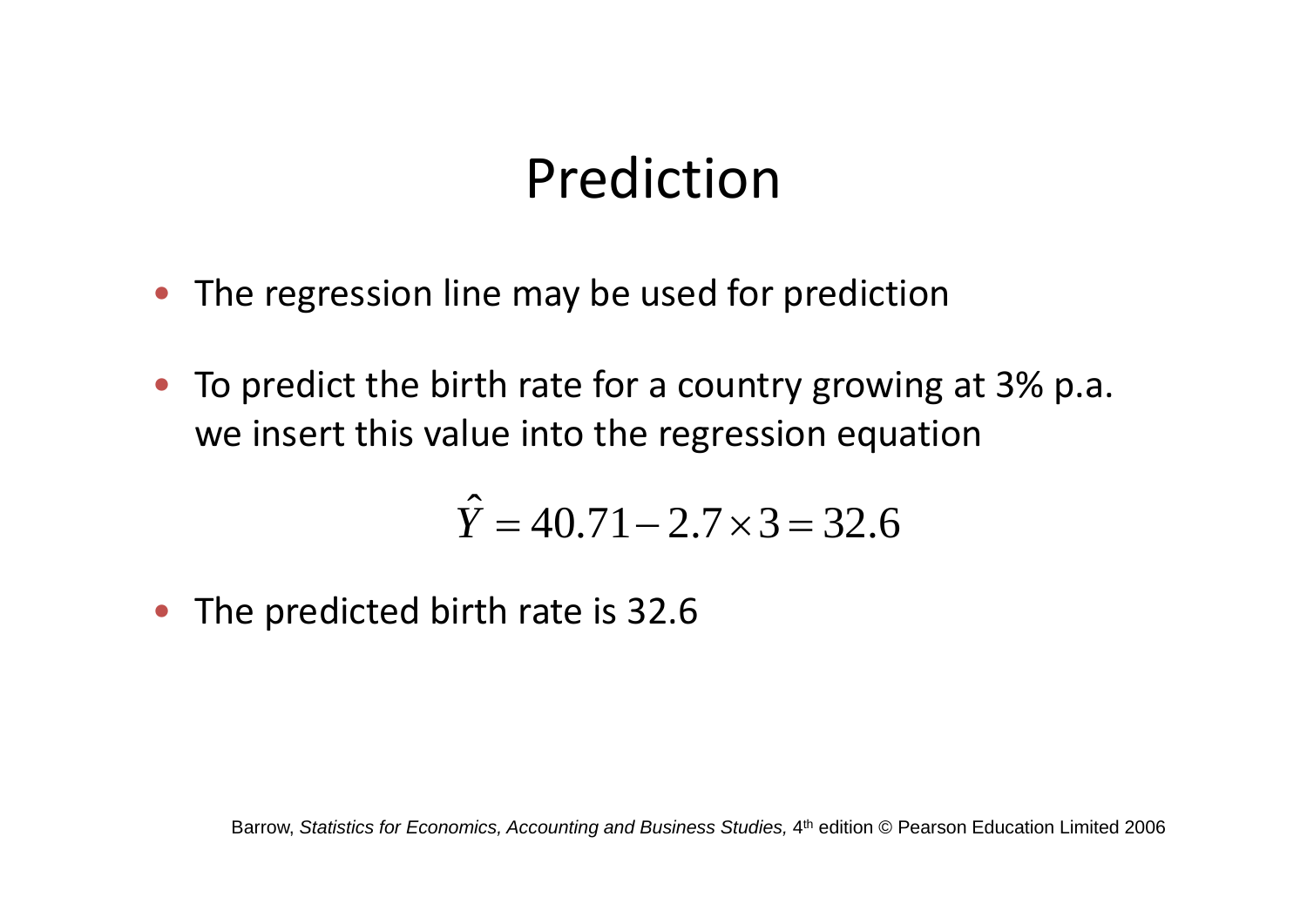# Measuring the Goodness of Fit

- Use the coefficient of determination, *R*<sup>2</sup> *RSS TSS*  $R^2 =$
- $\bullet\quad 0\leq R^{2}\leq1$
- RSS: regression sum of squares TSS: total sum of squares
- • $\bullet$  NB: notation varies in different textbooks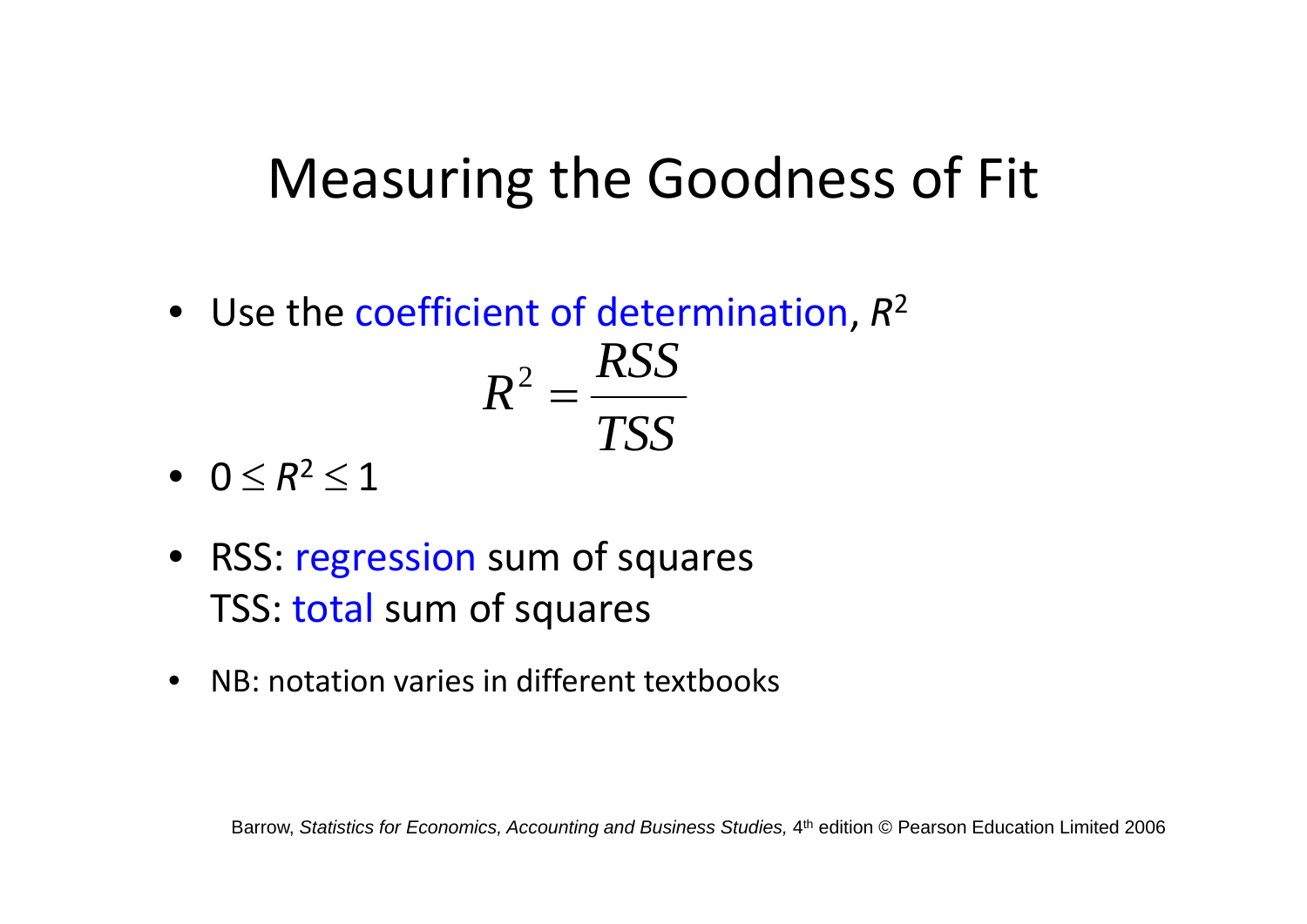#### The Component Parts of *R*<sup>2</sup>



Barrow, *Statistics for Economics, Accounting and Business Studies, 4<sup>th</sup> edition © Pearson Education Limited 2006*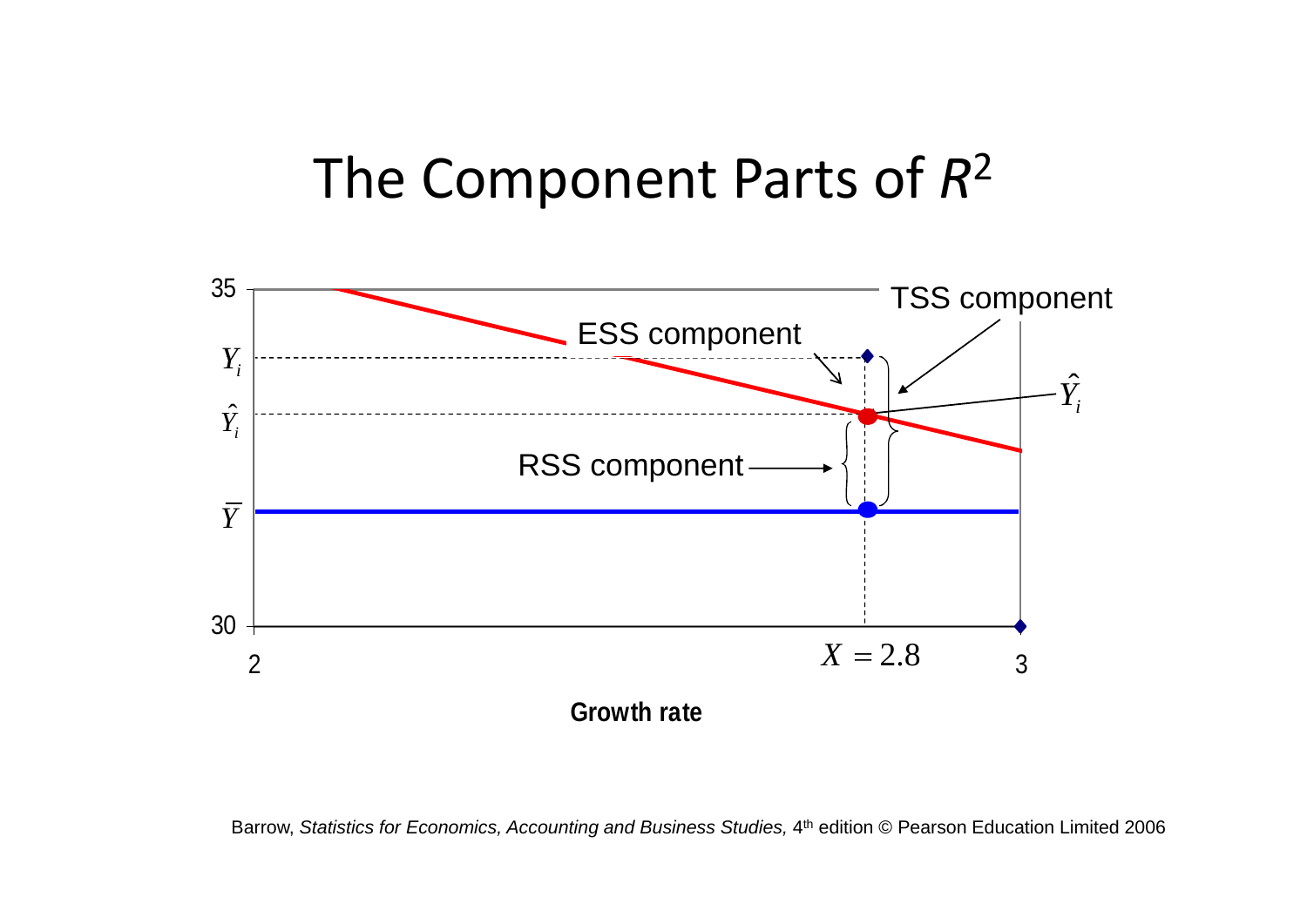# Calculating Sums of Squares • TSS <sup>=</sup> ESS <sup>+</sup> RSS

$$
TSS = \sum (Y - \overline{Y})^2 = \sum Y^2 - n\overline{Y}^2 = 12,564 - 12 \times 31.67^2 = 530.67
$$
  
\n
$$
ESS = \sum (Y - \hat{Y})^2 = \sum Y^2 - n\sum Y - b\sum XY
$$
  
\n
$$
= 12,564 - 40.71 \times 380 - (-2.7) \times 1,139.7 = 170.75
$$

*RSS* = 530.67 - 170.75 = 359.92

•Hence

$$
R^2 = \frac{359.92}{530.67} = 0.678
$$

- –Our model explains 67.8% of the variation in birth rates
- – $-$  Note that  $r^2$ =R<sup>2</sup> in the case of 1 independent var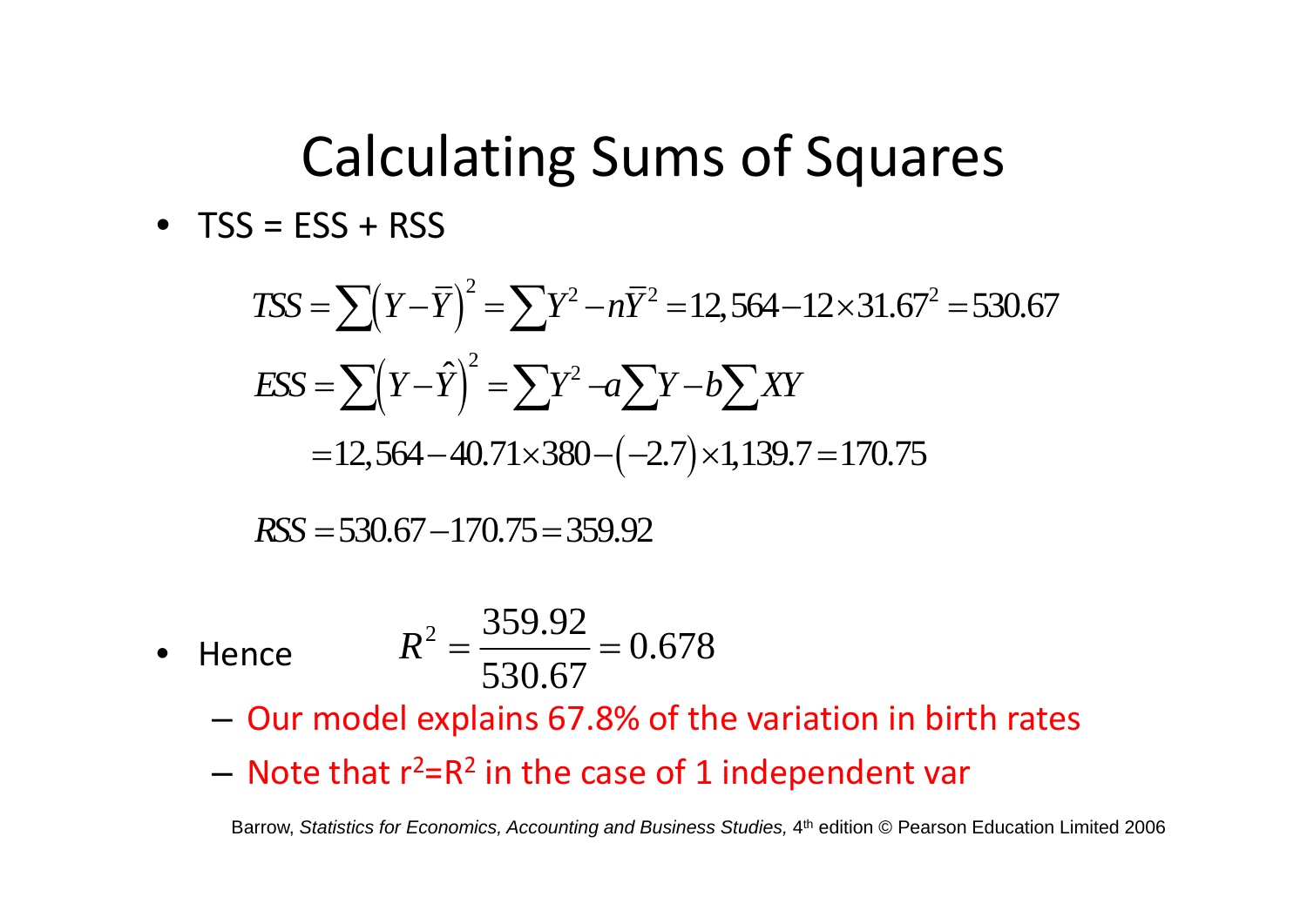# Regression Example

#### Birth‐rate=*a*<sup>+</sup>*b* growth‐rate+e

SUMMARY OUTPUT

| <b>Regression Statistics</b> |          |  |  |  |  |  |
|------------------------------|----------|--|--|--|--|--|
| Multiple R                   | 0.823546 |  |  |  |  |  |
| R Square                     | 0.678227 |  |  |  |  |  |
| <b>Adjusted R</b>            |          |  |  |  |  |  |
| Square                       | 0.64605  |  |  |  |  |  |
| <b>Standard Error</b>        | 4.132239 |  |  |  |  |  |
| Observations                 |          |  |  |  |  |  |

#### ANOVA

|             |            |                             |        |         | Significance |             |
|-------------|------------|-----------------------------|--------|---------|--------------|-------------|
|             | df         | SS                          | МS     | F       | F            |             |
| Regression  | 1          | 359.9127                    | 359.9  | 21.08   | 0.000994     |             |
| Residual    | 10         | 170.753967                  | 17.08  |         |              |             |
| Total       | 11         | 530.666667                  |        |         |              |             |
|             |            |                             |        |         |              |             |
|             |            | Coefficients Standard Error | t Stat | P-value | Lower 95%    | Upper 95%   |
| Intercept   | 40.71173   | 2.30313463                  | 17.68  | 7E-09   | 35.58003     | 45.84344    |
| Growth rate | $-2.70002$ | 0.5881036                   | -4.591 | $1E-03$ | $-4.0104$    | $-1.389644$ |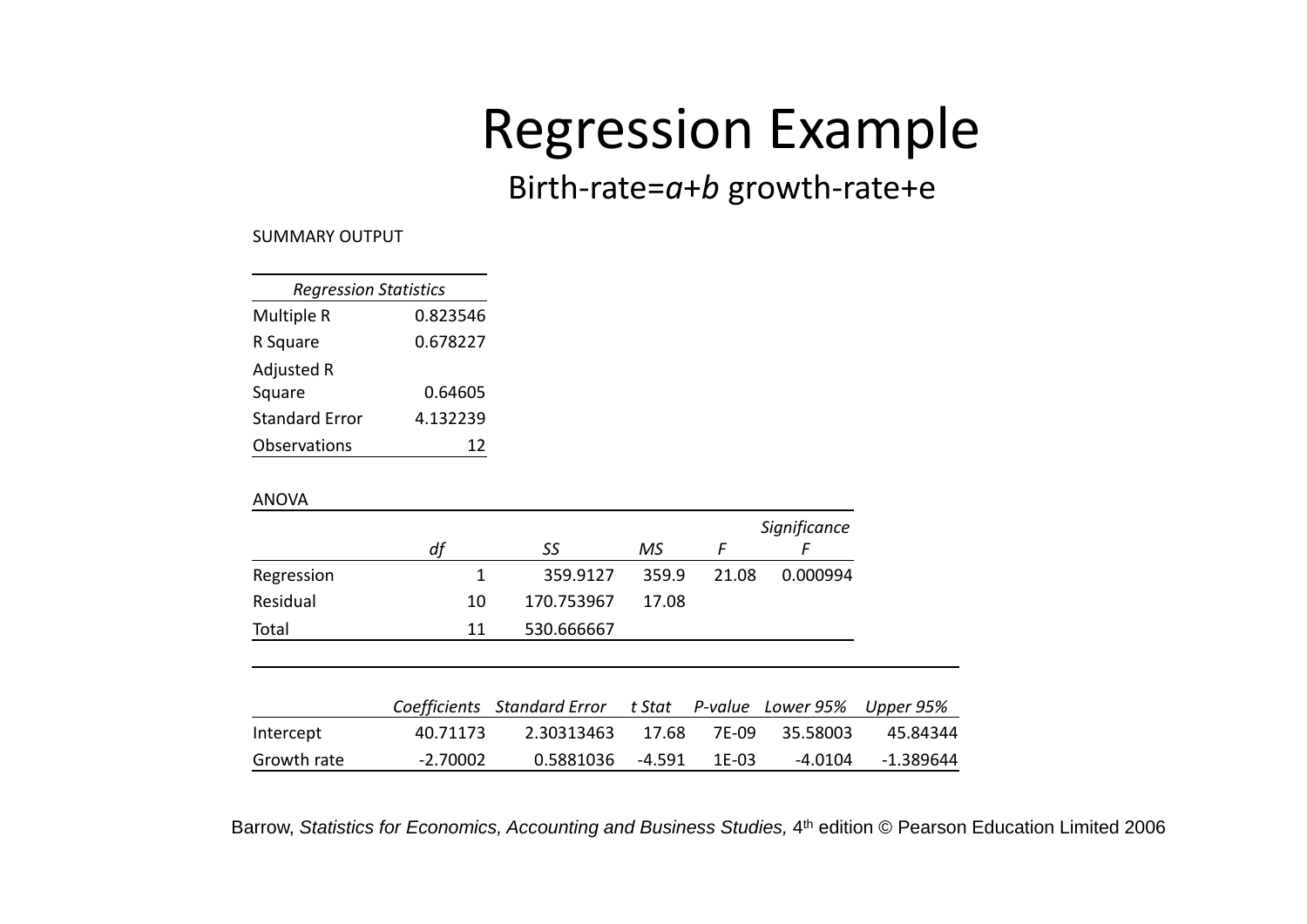# Hypothesis Testing

- ˆ• Often we want to test statistical significance of *b*
- H<sub>0</sub>: b=0; H<sub>1</sub>: b≠0 *b b*  $\overline{e\cdot(\hat{b})} \sim t_{n-2}$  $=\frac{1}{\sqrt{2}}\sim t_n$ *s e b t*  $(b)$
- In the example t=‐4.59, so we can reject the null and conclude that growth does have <sup>a</sup> significant effect on birth rates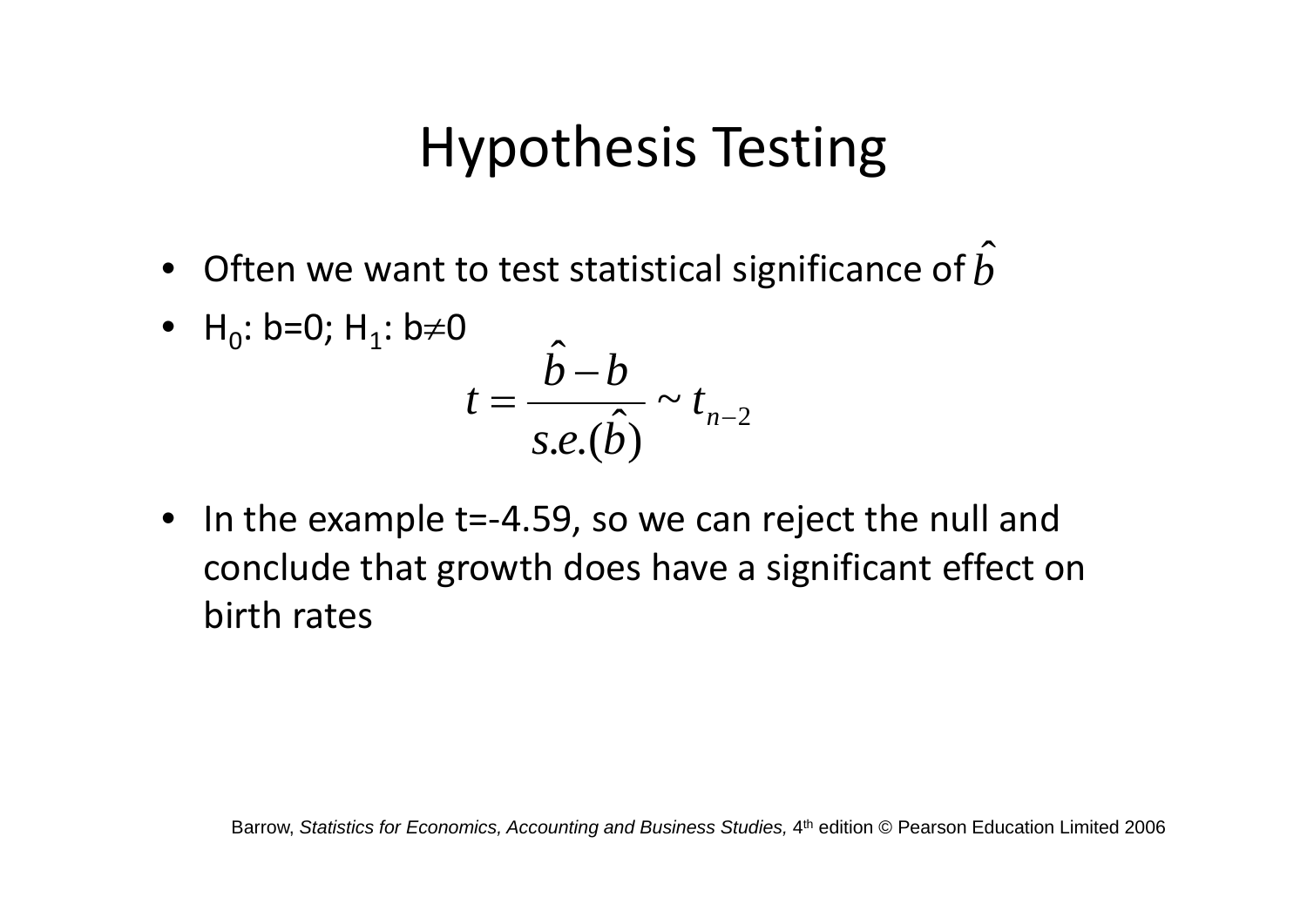#### Testing the Goodness of Fit

- Is the model any good? Is it better than Birth‐rate=*a*+*e*?
- $H_0: b=0$  $2\sqrt{1}$  1,  $2\sqrt{k}$ ,  $n-k-1$ ,  $\alpha$ 2  $\frac{(1 - R^2)}{(n - k - 1)}$ /  $(R^{2})/(n-k-1)$   $\kappa, n-k-1$  $F = \frac{R^2/k}{(1-R^2)/(n-k-1)} \sim F_{k,n-k}$
- in the example,  $R^2$ =0.678, F=21.08
- more useful when we have <sup>a</sup> multiple regression model, such as
	- Birth‐rate=*a*<sup>+</sup>*b*(growth‐rate)+*c*(health‐expenditure) <sup>+</sup>*d*(GDP) <sup>+</sup>*<sup>e</sup>*